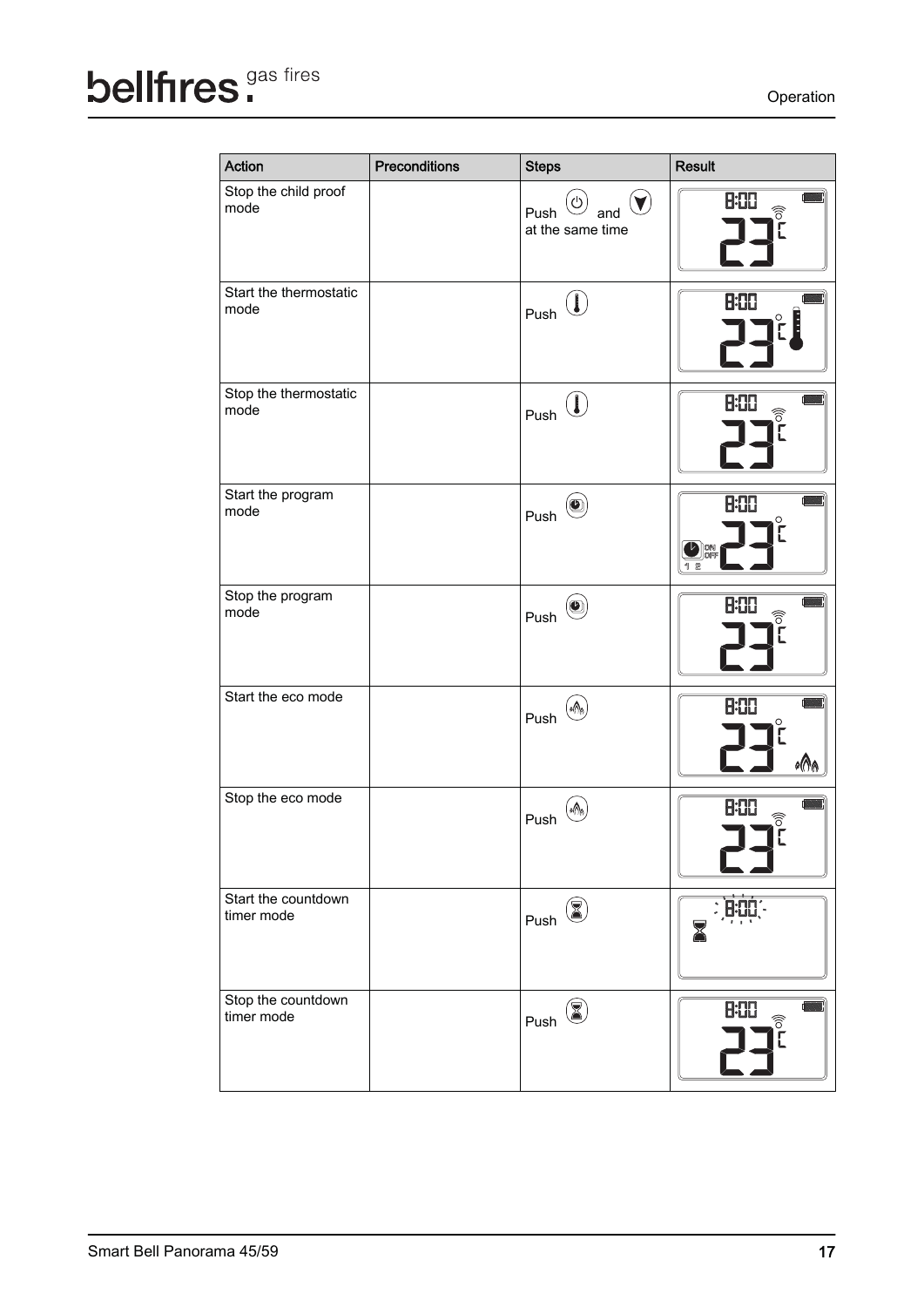## Table 3: Start and stop the rear burner



Note: When you start the appliance the front burner is on and the rear burner is set to the last setting. The rear burner is always set to the last selected setting, even when the batteries of the receiver are empty.

| <b>Action</b>         | <b>Preconditions</b> | <b>Steps</b> | <b>Result</b>                               |
|-----------------------|----------------------|--------------|---------------------------------------------|
| Start the rear burner |                      | ች<br>Push    | <b>B:00</b><br>ີ້ ຄື                        |
| Stop the rear burner  |                      | 4<br>Push    | <b>H:TH</b><br>$\widehat{\widehat{\delta}}$ |

## Table 4: Adjust the flame height



Note: When you start the appliance the flame height is automatically set to maximum.

| <b>Action</b>                      | <b>Preconditions</b>                | <b>Steps</b>                                                  | <b>Result</b>                               |
|------------------------------------|-------------------------------------|---------------------------------------------------------------|---------------------------------------------|
| Decrease the flame<br>height       |                                     | Push and hold<br>until you have the de-<br>sired flame height | <b>H:11</b><br>$\widehat{\widehat{\circ}}$  |
| Increase the flame<br>height       |                                     | Push and hold<br>until you have the de-<br>sired flame height | <b>H:111</b><br>$\widehat{\widehat{\circ}}$ |
| Set the flame height to<br>maximum | The background light-<br>ing is on. | Tap<br>twice                                                  | <b>H:TH</b>                                 |
| Set the flame height to<br>minimum | The background light-<br>ing is on. | Tap<br>twice                                                  | <b>H:HH</b>                                 |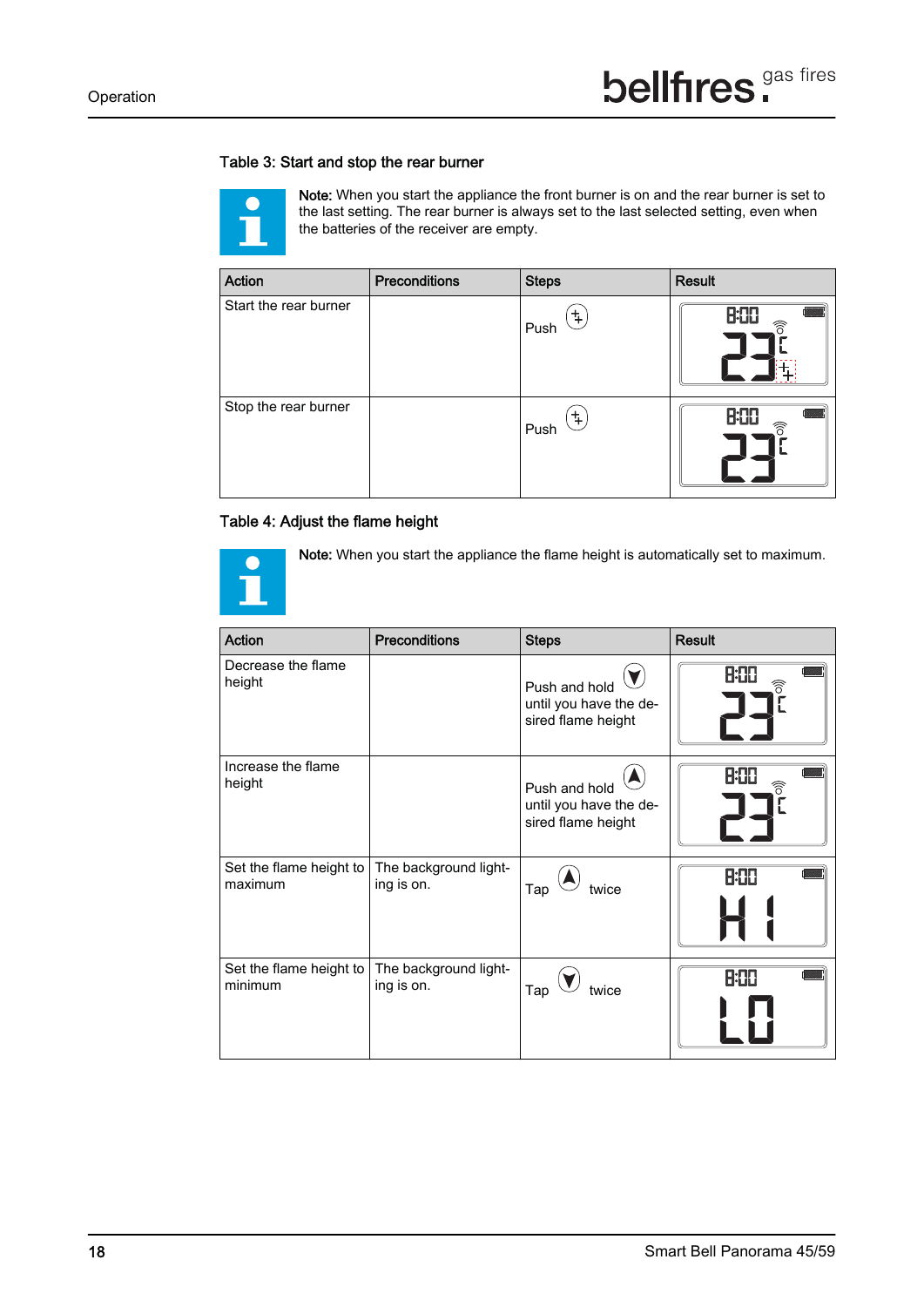## Table 5: Start and stop the light and adjust the brightness



Note: The Light works independently of the Pilot flame.



Note: If the main burner and pilot light are switched off, with button  $(\bigcirc)$ , the light will switch off automatically.

| Action                           | <b>Preconditions</b>                    | <b>Steps</b>                                                                                                                                            | <b>Result</b>                 |
|----------------------------------|-----------------------------------------|---------------------------------------------------------------------------------------------------------------------------------------------------------|-------------------------------|
| Start the light                  | Possible when the fire<br>is on or off. | Push                                                                                                                                                    | $\overline{a}$<br>8:00<br>์อิ |
| Stop the light                   |                                         | Push                                                                                                                                                    | $\overline{M}$<br>8:00<br>్   |
| Decrease the light<br>brightness | The light symbol is on.                 | $\bullet$<br>Push and hold<br>until the<br>light symbol flash-<br>es<br>Push and hold<br>$\bullet$<br>until you<br>have the desired<br>light brightness | ฮิ                            |
| Increase the light<br>brightness | The light symbol is on.                 | Push and hold<br>$\bullet$<br>until the<br>light symbol flash-<br>es<br>Push and hold<br>$\bullet$<br>until you<br>have the desired<br>light brightness | อิ                            |

## Note:

 $\bigodot$ 

Maximum thermostat 60°C.: The receiver in the appliance is fitted with a 60°C maximum thermostat. When this thermostat is activated, the main burner will be completely switched off and the pilot light will continue to burn. The convection fan will then automatically switch to the highest setting and continue to run for a maximum of 10 minutes. The temperature in the receiver is measured every minute. The appliance cannot be operated again until the temperature has returned to below 60°C.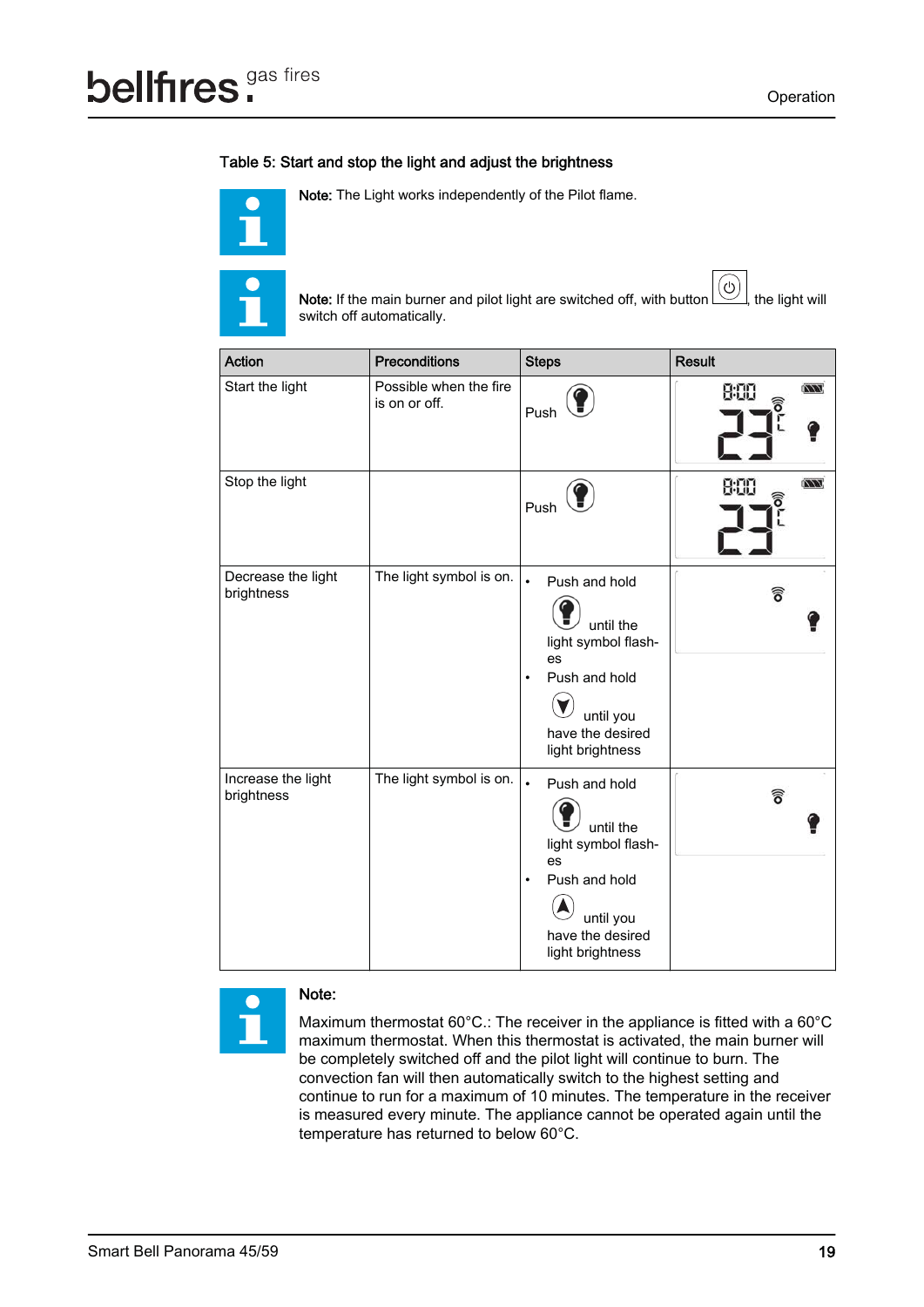

## 4.4 Change the settings

## 4.4.1 Set the temperature for the thermostatic mode

- 1. Push and hold the thermostatic mode button until the thermostatic mode symbol appears and the temperature flashes.
- 2. Use the up and down buttons to set the temperature.
- 3. Push the thermostatic mode button to store the temperature or wait until the temperature stops to flash.

## 4.4.2 Set the program mode settings

#### Note:

- The temperature for the starting time in the program mode is the same as the temperature that is set in the temperature mode.
- The set temperatures for the starting and stopping times of the appliance are the same for each day.
- When the batteries are removed from the remote control, the set temperatures, days and times are reset.

- Temperature when the appliance starts:  $21 \degree C$  (70  $\degree F$ ).
- Temperature when the appliance stops: "--" (pilot light only).
- 1. Push and hold the program mode button until the program mode flashes and 'ON' and the set temperature appears.
- 2. Tap the program mode button to continue. The display of the remote control shows 'OFF' and the temperature flashes.
- 3. Use the up and down buttons to set the temperature for the stopping time of the appliance.
- 4. Push the program mode button to store the temperature and to continue.
- 5. Use the up and down buttons to set the day(s) the program is active.



Default settings:

### Note:

'ALL' (every day), 'SA:SU' (saterday and sunday), '1' (monday), '2' (tuesday), '3' (wednesday), '4' (thursday), '5' (friday), '6' (saterday) or '7' (sunday).



- 
- 6. Push the program mode button to store the day.
- 7. Use the up and down buttons to select the hour on which the appliance starts up.
- 8. Push the program mode button to store the hour.
- 9. Select the minutes on which the appliance starts up and push the program mode button.

- 10. Select the hour and minutes for the stop time of the appliance.
- 11. If you do not want program 2 active in program mode, wait for the blinking to stop to save the settings.





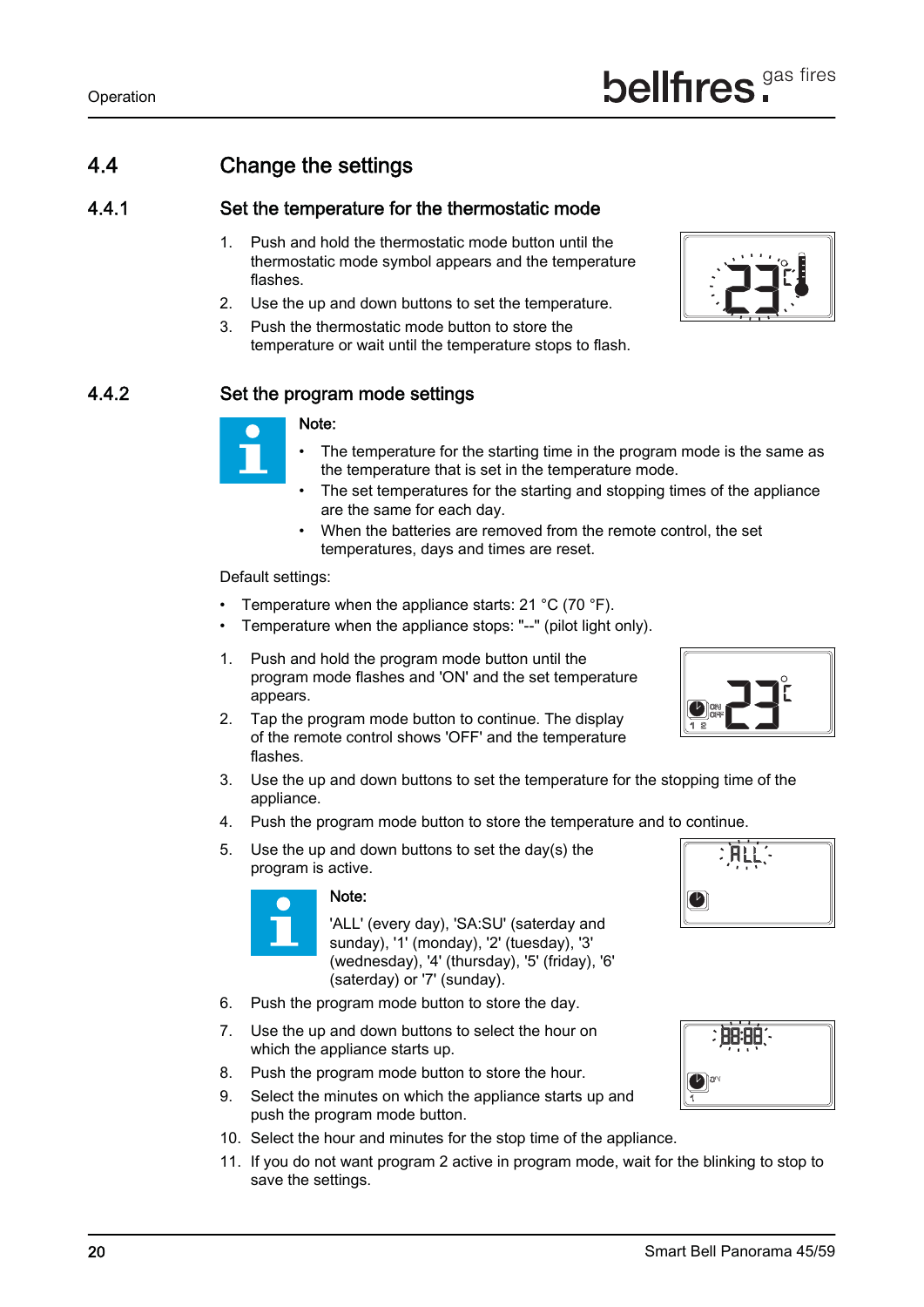- 12. If you want program 2 active, push the program mode button and set the on and off time for program 2.
- 13. Wait for the blinking to stop to save the settings.

## 4.4.3 Set the countdown timer mode



- Note: The maximum period of time you can set for this mode is 9 hours and 50 minutes.
- 1. Push and hold the countdown timer button until the display shows the countdown timer symbol and the hour flashes.



- 2. Use the up and down buttons to select the number of hour.
- 3. Push the countdown timer button to store the hour. The minutes flash on the display.
- 4. Use the up and down buttons to select the number of minutes.
- 5. Push the countdown timer button to store the minutes.
- 6. Push the countdown timer button to confirm the countdown or wait.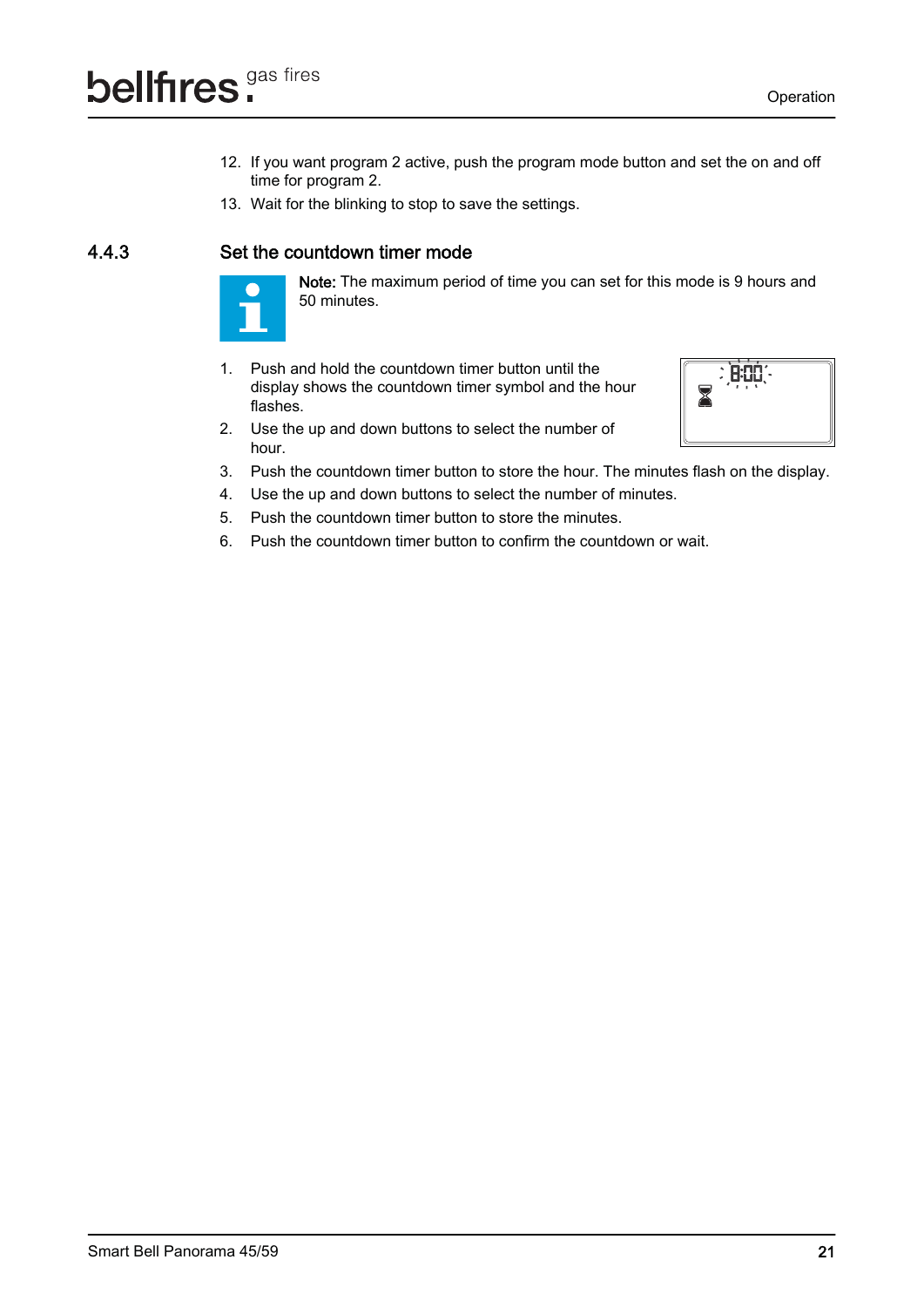# 5 Maintenance

## 5.1 Maintenance schedule



Caution:

Clean the glass when it is dirty. If the glass is not cleaned when it is dirty the glass can become permanently dull.

| <b>Task</b>                | Frequency | Procedure                   |
|----------------------------|-----------|-----------------------------|
| Clean the appliance        | Daily     | Refer to section 5.2        |
| Maintenance by your fitter | Yearly    | Refer to your fitter/dealer |

## 5.2 Clean the appliance



#### Note:

- Use gloves to avoid visible fingerprints on the glass.
- If you use a vacuum lifter to remove the glass, make sure that the suction pads are clean and dry. If the suction pads are not clean or dry, the suction pads can leave a mark.
- 1. Make sure that the appliance is off and is cooled down.
- 2. Remove any dust from the operating unit. Use a vacuum cleaner.
- 3. Do a check on the glass for damage. If you see damage, replace the glass. Do not use the appliance before the glass is replaced. For disposal of the glass, refer to  $3.3$ .
- 4. Clean the glass.
	- a) If the inner side is dirty, remove the glass. Refer to the Installation and maintenance manual.
	- b) Clean the glass, refer to  $5.3$ .
	- c) Install the glass. Refer to the Installation and maintenance manual.

## 5.3 Clean the glass

- 1. Clean the glass with a soft cloth, a sponge or paper. Use glass cleaner or ceramic hob cleaner.
- 2. Make sure that the glass is dry. Water droplets can leave a mark on the glass.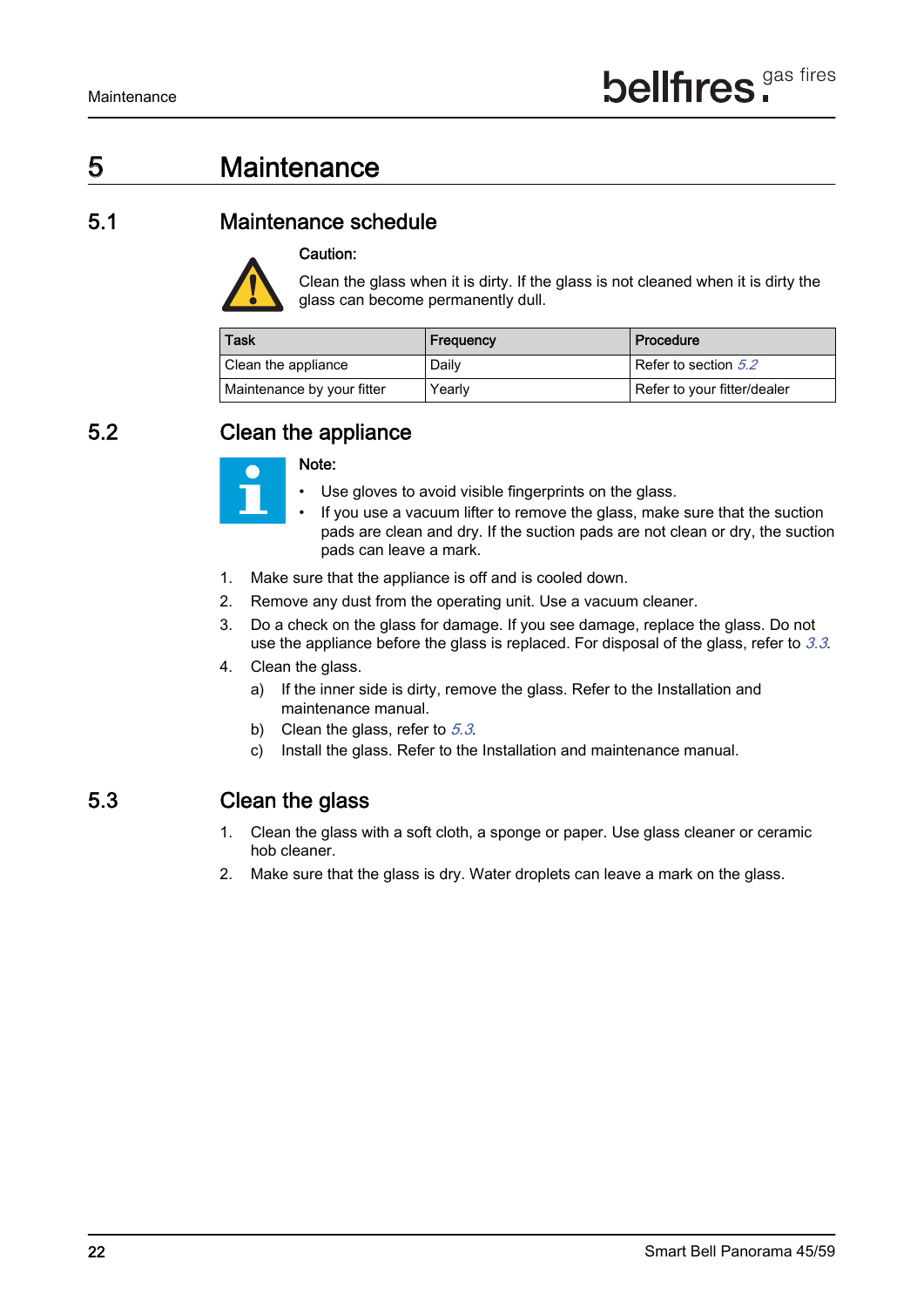# 6 Troubleshooting

## 6.1 Troubleshooting table

| Problem                                                                                                 | Possible cause                                    | <b>Possible solution</b>                                           |
|---------------------------------------------------------------------------------------------------------|---------------------------------------------------|--------------------------------------------------------------------|
| The pilot light does not come<br>on after three attempts.                                               |                                                   | Close the gas supply<br>Contact your fitter.                       |
| The burner does not operate<br>within 10 seconds of firing the<br>pilot light.                          |                                                   |                                                                    |
| When the burner starts you<br>hear a 'boom' sound.                                                      |                                                   |                                                                    |
| You hear a loud noise when the<br>overpressure door (= glass<br>front) and overpressure hatch<br>opens. |                                                   |                                                                    |
| You hear a continuous beep for<br>five seconds.                                                         | One of the cables is disconnec-<br>ted.           | Contact to your fitter.                                            |
| The appliance does not start.                                                                           | The gas supply is off.                            | Open the gas supply.                                               |
| The battery status of the re-<br>mote control is empty                                                  | The batteries of the remote<br>control are empty. | Replace the batteries of the re-<br>mote control. Refer to section |
| The appliance does not re-<br>spond to the remote control.                                              | The batteries of the remote<br>control are empty. | 6.2.1                                                              |
|                                                                                                         | The system has a failure.                         | On the receiver, push the reset<br>button.                         |
|                                                                                                         | There is no power supply (230<br>VAC).            | Repair the power supply.                                           |
| The appliance regularly stops<br>for no reason.                                                         |                                                   | Contact your fitter.                                               |
| The glass is broken or cracked                                                                          |                                                   | Replace the glass. For disposal<br>of the glass refer to 3.3.      |
| The lacquer of the appliance is<br>damaged                                                              |                                                   | Contact your fitter.                                               |

## 6.2 Troubleshooting procedures

## 6.2.1 Replace the batteries of the remote control



- Only replace the batteries when the appliance is off.
- If you put the batteries in an incorrect position, this can cause damage to



• Do not use rechargeable batteries.



We recommend the use of alkaline batteries.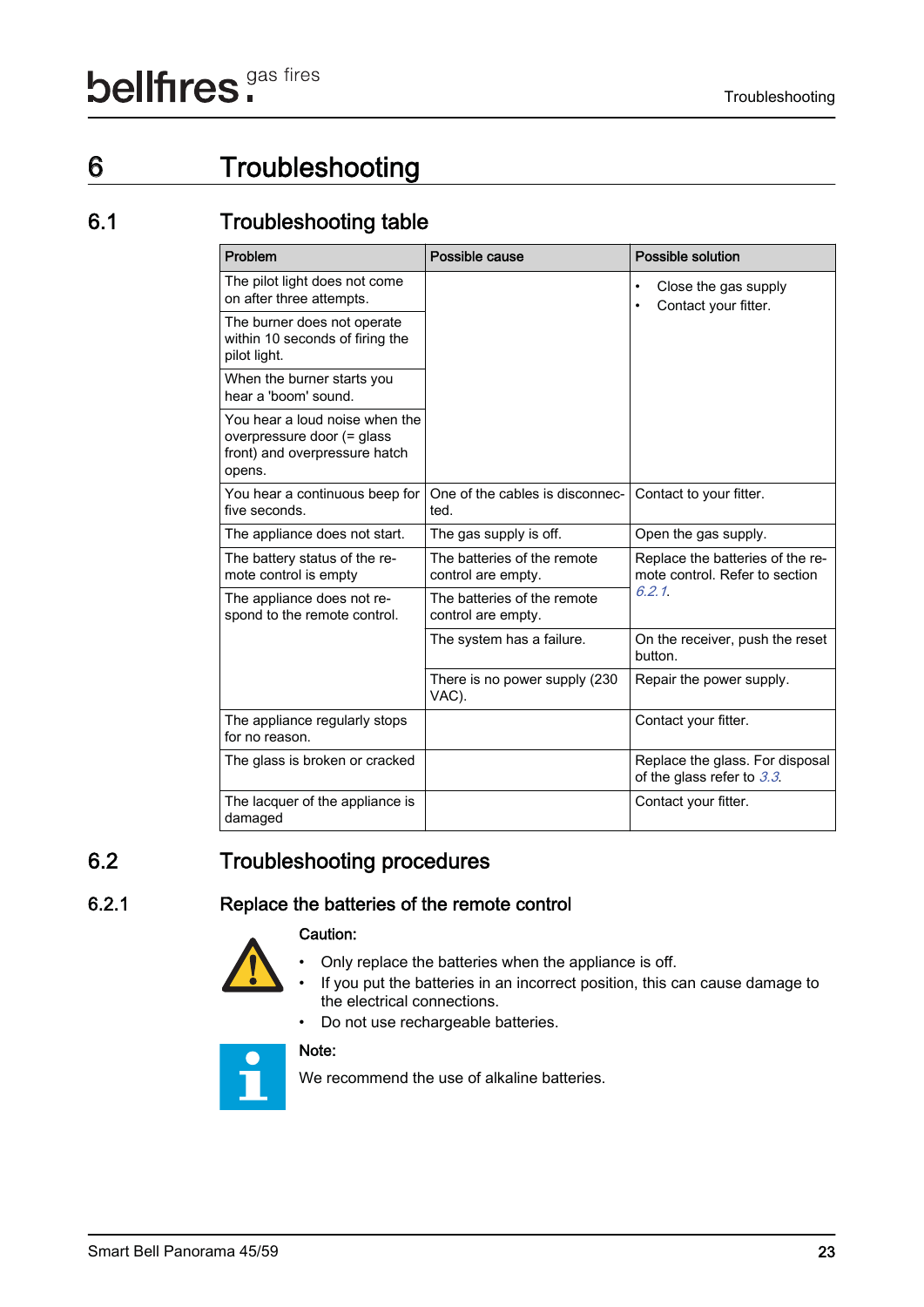- 1. Remove the cover of the remote control.
- 2. Remove all batteries.
- 3. Install new batteries. For approved batteries, refer to section 7.
- 4. Close the cover of the remote control.

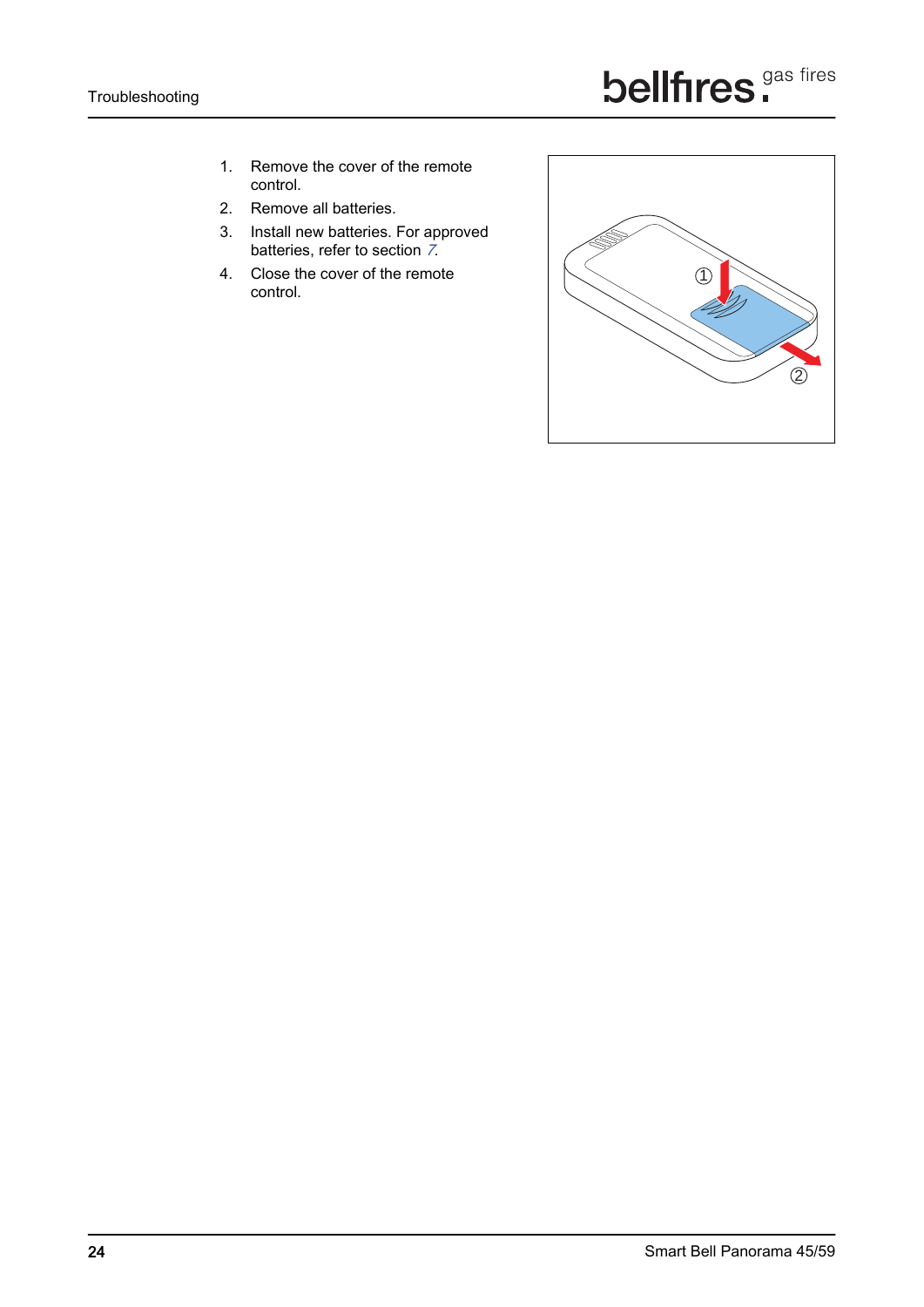# 7 Technical data

## 7.1 Technical specification / Product fiche

Table 6: Smart Bell Panorama 45/59 MF (MagniFire) - GB, IE, ES, IT

|                                                                                         | Natural gas                    | <b>Butane/ Propane</b>                   |
|-----------------------------------------------------------------------------------------|--------------------------------|------------------------------------------|
| Name                                                                                    | <b>Bellfires</b>               | <b>Bellfires</b>                         |
| Model                                                                                   | Smart Bell Panorama 45/59 MF   | Smart Bell Panorama 45/59 MF             |
| Country                                                                                 | GB, IE, ES, IT                 | GB, IE, ES, IT                           |
| Product identification no                                                               | 0063CM3684                     | 0063CM3684                               |
| Indirect heating functionality                                                          | No                             | <b>No</b>                                |
| Type of appliance under CE-<br>norm                                                     | $C_{11}$ / $C_{31}$ / $C_{91}$ | $C_{11}$ / $C_{31}$ / $C_{91}$           |
| Category of appliance                                                                   | $I_{2H}$ natural gas G20       | I <sub>3B/P</sub> butane/propane G30/G31 |
| Energy efficiency class                                                                 | B                              | B                                        |
| Energy efficiency index (EEI)                                                           | 85                             | 84                                       |
| Nominal heat input                                                                      | 8.0 kW                         | Butane (G30): 6.8 kW                     |
| (Gross calorific value)                                                                 |                                | Propane (G31): 5.8 kW                    |
| Nominal heat output                                                                     | 6.3 kW                         | Butane (G30): 5.3 kW                     |
|                                                                                         |                                | Propane (G31): 4.5 kW                    |
| Minimum heat output (indica-                                                            | 2.5 kW                         | Butane (G30): 1.9 kW                     |
| tive)                                                                                   |                                | Propane (G31): 1.6 kW                    |
| Useful efficiency (Net Calorific<br>Value (NCV)) at nominal heat<br>output              | 87.6 %                         | 86.9%                                    |
| Useful efficiency (Net Calorific<br>Value (NCV)) at minimum heat<br>output (indicative) | 78.9 %                         | 80.5 %                                   |
| $NOX$ (max.) (Gross Calorific<br>Value (GCV))                                           | <130 mg/kWh <sub>input</sub>   | <130 mg/kWh <sub>input</sub>             |
| $NOX$ class                                                                             | $\overline{4}$                 | $\overline{4}$                           |
| Gas rate (max.)                                                                         | 0.76 $\rm m_{s}^{3}/\rm hr$ .  | Butane (G30): 510 gr/hr.                 |
|                                                                                         |                                | Propane (G31): 430 gr/hr.                |
| Supply pressure                                                                         | 20.0 mbar                      | Butane (G30): 37.0 mbar                  |
|                                                                                         |                                | Propane $(G31): 37.0$ mbar               |
| Batteries remote control receiv-<br>er                                                  | None                           | None                                     |
| Batteries remote control hand<br>transmitter                                            | 2x 1.5V AAA                    | 2x 1.5V AAA                              |
| <b>Electrical connection</b>                                                            | 230 VAC / 50 Hz                | 230 VAC / 50 Hz                          |
| Auxiliary electricity consump-<br>tion at nominal heat output                           | 0.05 kW                        | 0.05 kW                                  |
| Auxiliary electricity consump-<br>tion at minimum heat output                           | 0 kW                           | 0 kW                                     |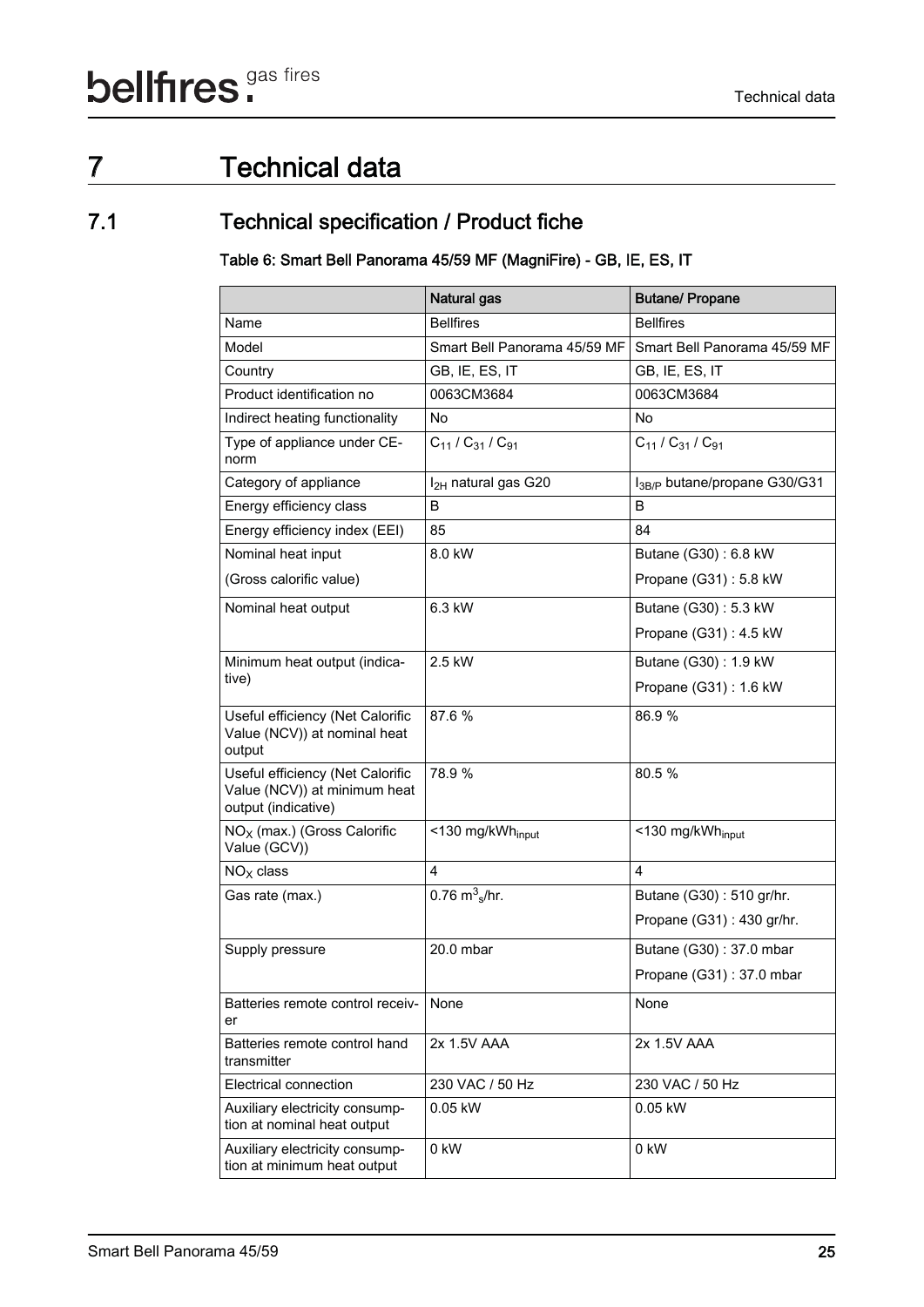|                                                                                                                                                                     | Natural gas                                                                                | <b>Butane/Propane</b>                                                                                   |
|---------------------------------------------------------------------------------------------------------------------------------------------------------------------|--------------------------------------------------------------------------------------------|---------------------------------------------------------------------------------------------------------|
| Auxiliary electricity consump-<br>tion in standby mode                                                                                                              | 0 kW                                                                                       | 0 kW                                                                                                    |
| The specific precautions that<br>shall be taken when the local<br>space heater is assembled, in-<br>stalled or maintained, are listed<br>in the attached documents: | Preparation manual<br>$\bullet$<br>Installation and mainte-<br>nance manual<br>User manual | Preparation manual<br>$\bullet$<br>Installation and mainte-<br>$\bullet$<br>nance manual<br>User manual |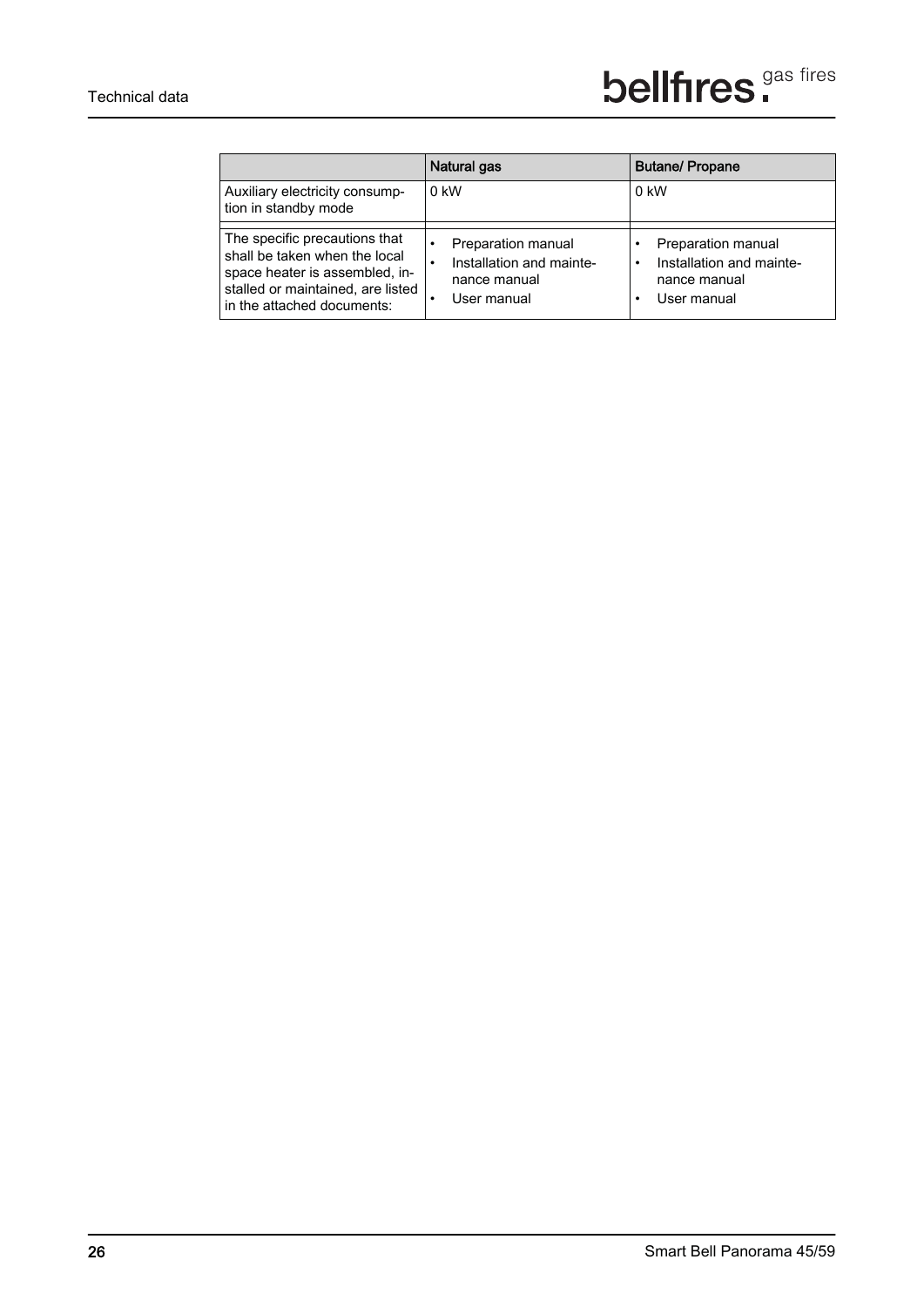## 8 Warranty Terms

#### Barbas Bellfires Warranty Terms

Barbas Bellfires B.V. guarantees the quality of the supplied Bellfires appliance and the quality of the materials used. All Bellfires appliances are developed and manufactured according to the highest possible quality standards. If, despite all this, something should prove amiss with the Bellfires appliance you have purchased, Barbas Bellfires B.V. offers the following manufacturer's warranty.

## Article 1: Warranty

- 1. If Barbas Bellfires B.V. determines that the Bellfires appliance you have purchased is defective as a result of a flaw in the construction or material, Barbas Bellfires B.V. guarantees to repair or replace the appliance free of charge, without charging any costs for labour or spare parts.
- 2. Repair or replacement of the Bellfires appliance will be undertaken by Barbas Bellfires B.V. or by a Bellfires dealer as designated by Barbas Bellfires B.V.
- 3. This warranty is supplementary to the existing legal national warranty of Bellfires dealers and Barbas Bellfires B.V. in the country of purchase and is not intended to restrict your rights and claims based on the applicable legal provisions.

## Article 2: Warranty conditions

- 1. Should you wish to claim under the warranty, please contact your Bellfires dealer.
- 2. Complaints should be reported as quickly as possible after they have manifested themselves.
- 3. Complaints will only be accepted if they are reported to the Bellfires dealer, together with the serial number of the Bellfires appliance which is stated on the front of the user manual.
- 4. In addition, the original receipt (invoice, receipt, cash receipt) showing the date of purchase must also be submitted.
- 5. Repairs and replacements during the warranty period do not give any entitlement to an extension of the warranty period. After a repair or replacement of warranty parts, the warranty period shall be deemed to have started on the date of purchasing the Bellfires appliance.
- 6. If a certain part is eligible for the warranty and the original part is no longer available, Barbas Bellfires B.V. shall ensure that an alternative part of at least the same quality shall be provided.

### Article 3: Warranty exclusions

- 1. The warranty on the Bellfires appliance ceases to be in effect if:
	- a. it is not installed according to the supplied installation instructions, and to national and/or local regulations;
	- b. it has been installed, connected or repaired by a non-Bellfires dealer;
	- c. it has not be used or maintained according to the instructions for use;
	- d. it has been changed, neglected or roughly treated;
	- e. it has been damaged as a result of external causes (outside the hearth itself), for example, lightning strike, water damage or fire;
- 2. In addition, the warranty lapses if the original purchase receipt shows any change, deletion, removal or if it is illegible.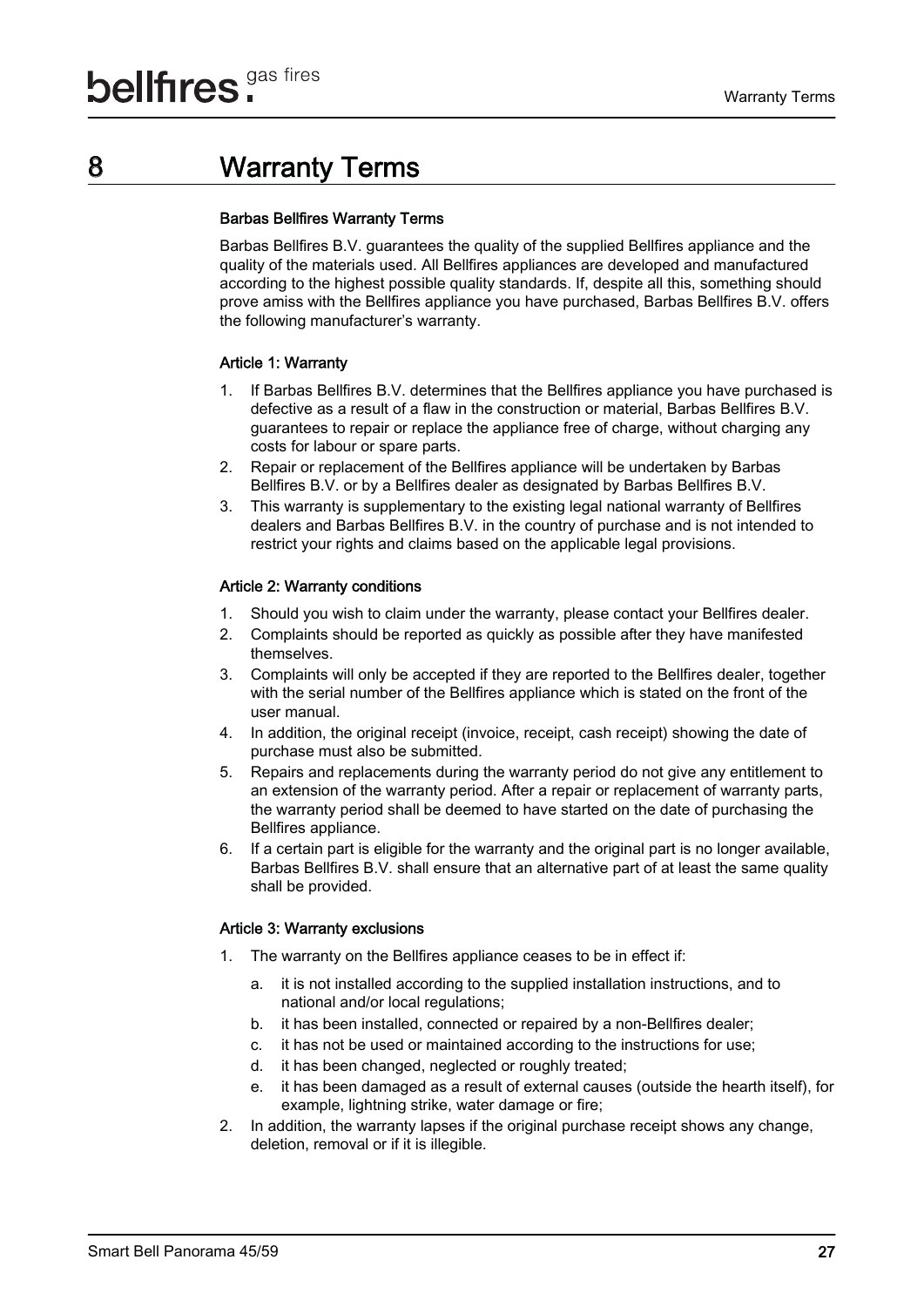#### Article 4: Warranty area

1. The warranty is only valid in those countries where Bellfires appliances are sold through an official dealer network.

#### Article 5: Warranty period

- 1. This warranty will only be granted during the warranty period.
- 2. The body of the Bellfires appliance is guaranteed for a period of 10 years against construction and/or material faults, starting from the moment of purchase.
- 3. For other parts of the Bellfires appliance, a similar warranty applies from the moment of purchase for a period of two years.
- 4. For user parts such as glass, glass (cord), thermocouple and the interior of the combustion chamber, a similar guarantee is given until after the first burning.

### Article 6: Liability

- 1. A claim granted by Barbas Bellfires B.V. under this warranty does not automatically imply that Barbas Bellfires B.V. also accepts liability for any possible damage. The liability of Barbas Bellfires B.V. never extends further than that stated in these warranty conditions. Any liability of Barbas Bellfires B.V. for consequential damage is expressly excluded.
- 2. That stated in this provision is not valid if and to the extent that is derives from a mandatory provision.
- 3. All agreements entered into by Barbas Bellfires B.V. are, unless specifically stated otherwise in writing and to the extent that they are permitted based on applicable law, subject to the FME-CWM general sales and delivery conditions for the technology industry.

Barbas Bellfires B.V.

Hallenstraat 17 5531 AB Bladel

The Netherlands

Tel: +31-497339200

Email: info@Bellfires.com

Carefully retain the user manual; it shows the serial number of the appliance. You will need this if you wish to claim under the warranty.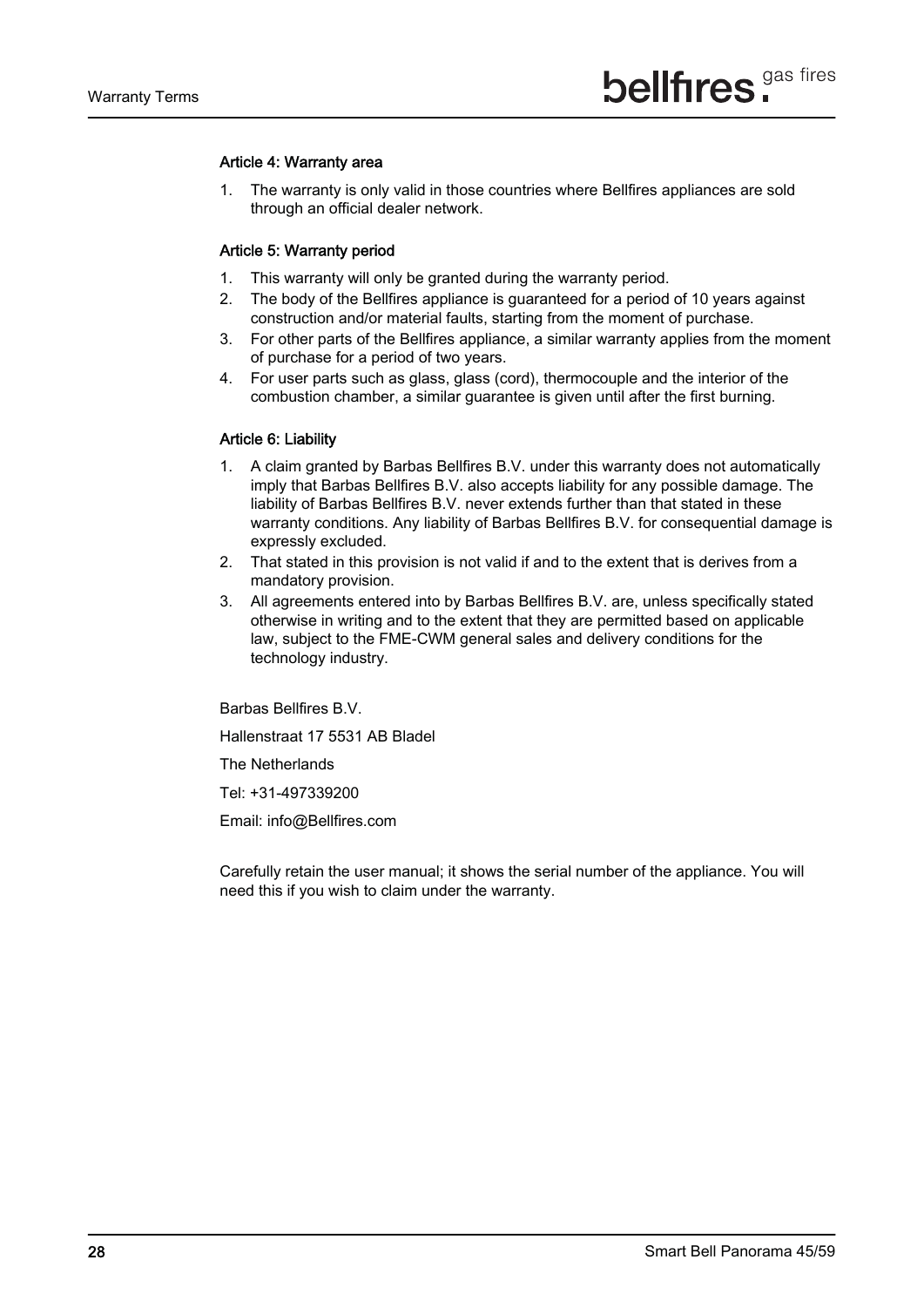# 9 EU-Declaration of Conformity

|                                                             |                                                | barbas bellfires.                                                                                                 |                                            | fire<br>for<br>life |
|-------------------------------------------------------------|------------------------------------------------|-------------------------------------------------------------------------------------------------------------------|--------------------------------------------|---------------------|
|                                                             |                                                | <b>EU-Declaration of Conformity</b>                                                                               |                                            |                     |
| We                                                          |                                                |                                                                                                                   |                                            |                     |
| Manufacturer                                                | <b>Barbas Bellfires</b>                        |                                                                                                                   |                                            |                     |
| Adress                                                      | Hallenstraat 17                                |                                                                                                                   |                                            |                     |
|                                                             | 5531 AB Bladel; The Netherlands                |                                                                                                                   |                                            |                     |
| Phone                                                       | +31 497 339 200                                |                                                                                                                   |                                            |                     |
| email                                                       | info@barbasbellfires.com                       |                                                                                                                   |                                            |                     |
|                                                             | and belongs to the product below:              | declare that this declaration of conformity is issued under our sole responsibility                               |                                            |                     |
| Product:                                                    | Independent gas-fired convection heater        |                                                                                                                   |                                            |                     |
| Type:                                                       | $C_{11}/C_{31}/C_{91}$                         |                                                                                                                   |                                            |                     |
| Product name:                                               | <b>Bellfires</b>                               |                                                                                                                   |                                            |                     |
| Description of the product:                                 |                                                |                                                                                                                   |                                            |                     |
| Horizon Bell XXL 3 CF/LF                                    |                                                | Corner Bell XXL 3 L/R CF/LF                                                                                       | Smart Bell 90/70 PF                        |                     |
| Horizon Bell XL 3 CF/LF                                     |                                                | Corner Bell XL 3 L/R CF/LF                                                                                        | Smart Bell 75/70 PF                        |                     |
| Horizon Bell Large 3 CF/LF                                  |                                                | Corner Bell Large 3 L/R CF/LF                                                                                     | Smart Bell 80/60 MF                        |                     |
| Horizon Bell Medium 3 CF/LF                                 |                                                | Corner Bell Medium 3 L/R CF/LF                                                                                    | Smart Bell 75/60 MF                        |                     |
| Horizon Bell Small 3 CF/LF                                  |                                                | Corner Bell Small 3 L/R CF/LF                                                                                     | Smart Bell 75/55 MF                        |                     |
| Horizon Bell XS 3 CF/LF                                     |                                                | View Bell Derby 3 CF/LF/PF                                                                                        | Smart Bell 65/60 MF                        |                     |
| Horizon Bell Large Tunnel 3 CF/LF                           |                                                | View Bell Topsham 3 CF/LF/PF                                                                                      | Smart Bell 65/55 MF                        |                     |
| Horizon Bell Small Tunnel 3 CF/LF                           |                                                | View Bell York 3 CF/LF/PF                                                                                         | Smart Bell 55/60 MF                        |                     |
| Vertical Bell Medium 3 CF/LF<br>Vertical Bell Small 3 CF/LF |                                                | View Bell XXL 3 CF/LF<br>View Bell XL 3 CF/LF                                                                     | Smart Bell 55/55 MF<br>Smart Bell 45/60 MF |                     |
|                                                             | Vertical Bell Medium Tunnel 3 CF/LF            | View Bell Large 3 CF/LF                                                                                           | Smart Bell Panorama 45/45 MF               |                     |
| Vertical Bell Small Tunnel 3 CF/LF                          |                                                | View Bell Medium 3 CF/LF                                                                                          | Smart Bell Panorama 45/59 MF               |                     |
| Derby Large 3 CF/LF/PF                                      |                                                | View Bell Small 3 CF/LF                                                                                           | Smart Bell Panorama 73/52 MF               |                     |
| Derby Small 3 CF/LF/PF                                      |                                                | View Bell Vertical 3 CF/LF                                                                                        | Box Gas 80 MF                              |                     |
| Topsham Large 3 CF/LF/PF                                    |                                                | Room Divider Large 3 L/R CF/LF                                                                                    | Box Gas 75 MF                              |                     |
| Topsham Small 3 CF/LF                                       |                                                | Room Divider Medium 3 L/R CF/LF                                                                                   | Box Gas 65 MF                              |                     |
| York Large 3 CF/LF/PF                                       |                                                | Classic Bell Small                                                                                                | Box Gas 55 MF                              |                     |
| York Small 3 CF/LF/PF                                       |                                                | Classic Bell Medium                                                                                               | Box Gas 45 MF                              |                     |
| Derby Large Tunnel 3 CF/LF                                  |                                                | Smart Bell 80/80 PF                                                                                               | Box Gas Panorama 45/45 MF                  |                     |
| Corner Bell Derby 3 L/R CF/LF/PF                            |                                                | Smart Bell 90/80 PF                                                                                               | Box Gas Panorama 45/59 MF                  |                     |
| Corner Bell York 3 L/R CF/LF/PF                             | Corner Bell Topsham 3 L/R CF/LF/PF             | Smart Bell 75/80 PF<br>Smart Bell 80/70 PF                                                                        | Box Gas Panorama 73/52 MF                  |                     |
|                                                             |                                                |                                                                                                                   |                                            |                     |
| Regulation (EU) 2016/426                                    |                                                | The object of this declaration is in conformity with the relevant Union harmonisation legislation:                |                                            |                     |
| EN 613:2000                                                 |                                                | Used relevant harmonised standards or other technical specifications in relation to which conformity is declared: |                                            |                     |
| The notified body:                                          |                                                |                                                                                                                   |                                            |                     |
| Kiwa Nederland BV                                           |                                                |                                                                                                                   |                                            |                     |
| P.O. Box 137                                                |                                                |                                                                                                                   |                                            |                     |
| NL-7300 AC Apeldoorn                                        |                                                |                                                                                                                   |                                            |                     |
|                                                             | performed a product verification and issued on | November 21, 2018 certificate no: 17GR0140/01                                                                     |                                            |                     |
| Signed for and on behalf of:                                |                                                |                                                                                                                   |                                            |                     |
|                                                             | Danny Baijens, managing director               |                                                                                                                   |                                            |                     |
| (name and function)                                         |                                                |                                                                                                                   |                                            |                     |
| Bladel; November 23, 2018                                   |                                                |                                                                                                                   |                                            |                     |